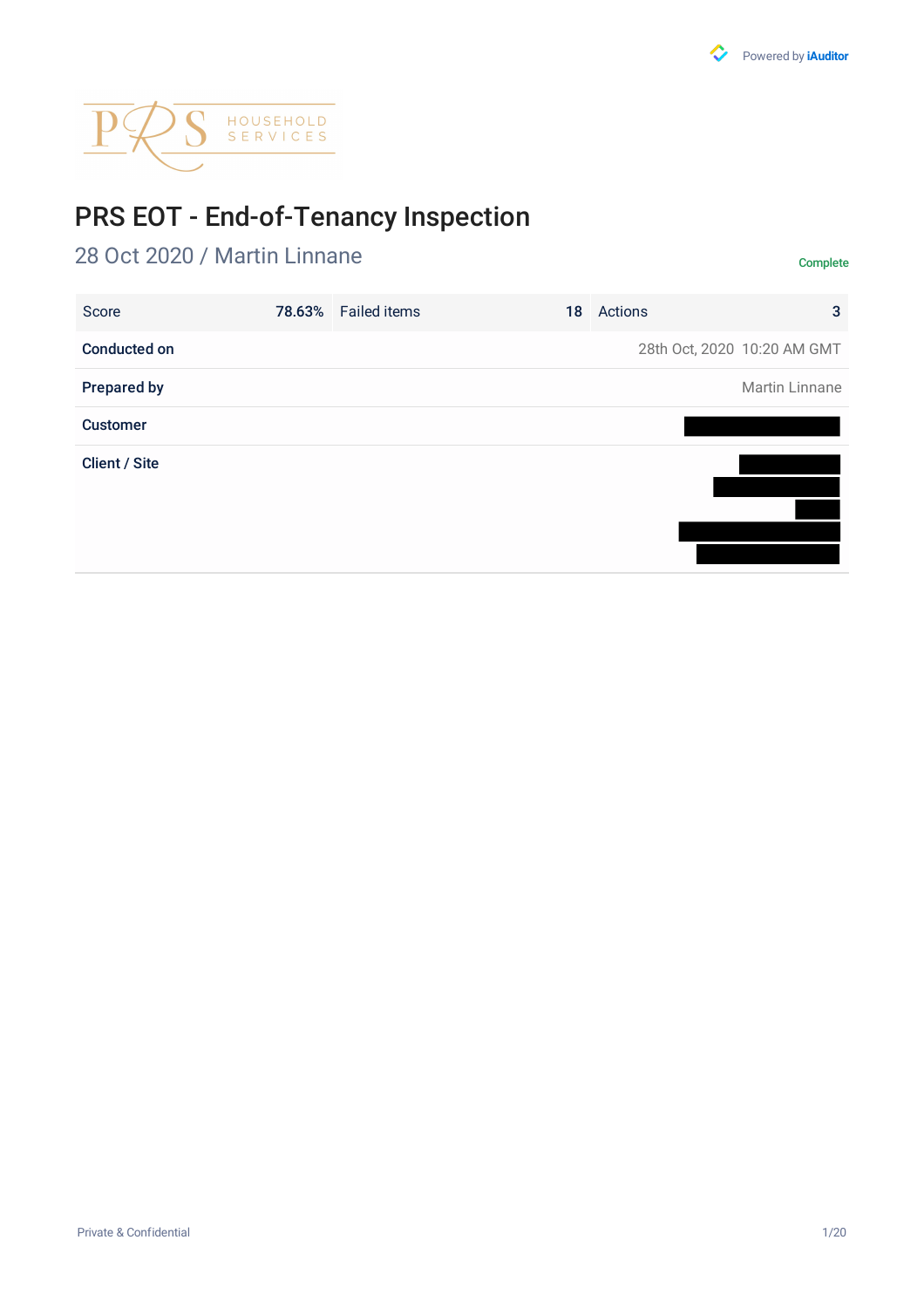

## **Failed Items & Actions Exercise 2 actions** 18 failed, 3 actions

### **Failed items** 18 failed, 1 action

EOT Inspection / INTERIOR ENTRY

EOT Inspection / INTERIOR ENTRY / HEALTH & SAFETY

#### EOT Inspection / PROPERTY EXTERIOR

#### Garage / Out Buildings **Poor**

Rear yard area, fix broken waste pipes, remove untidy obsolete cabling off walls, fill hole in around pipe masonry, remove existing obsolete flue and brackets from wall and chimney, check gutters, re roof over gas boiler, remove old planters and dispose.



Photo 15 Photo 16 Photo 17 Photo 18 Photo 19 Photo 20



Photo 21

To do | Priority Low | Due 4th Nov, 2020 1:00 PM GMT | Created by Martin Linnane

To repair the waste pipes along wall at ground level we need to remove the weeds/plants then break out some of the wall and get access to the existing pipes to make connections. Then fix them in position and make good the masonry.

#### EOT Inspection / LIVING AREAS

#### Blinds/ Curtains Poor









Photo 9 Photo 10 Photo 11 Photo 12 Photo 13 Photo 14





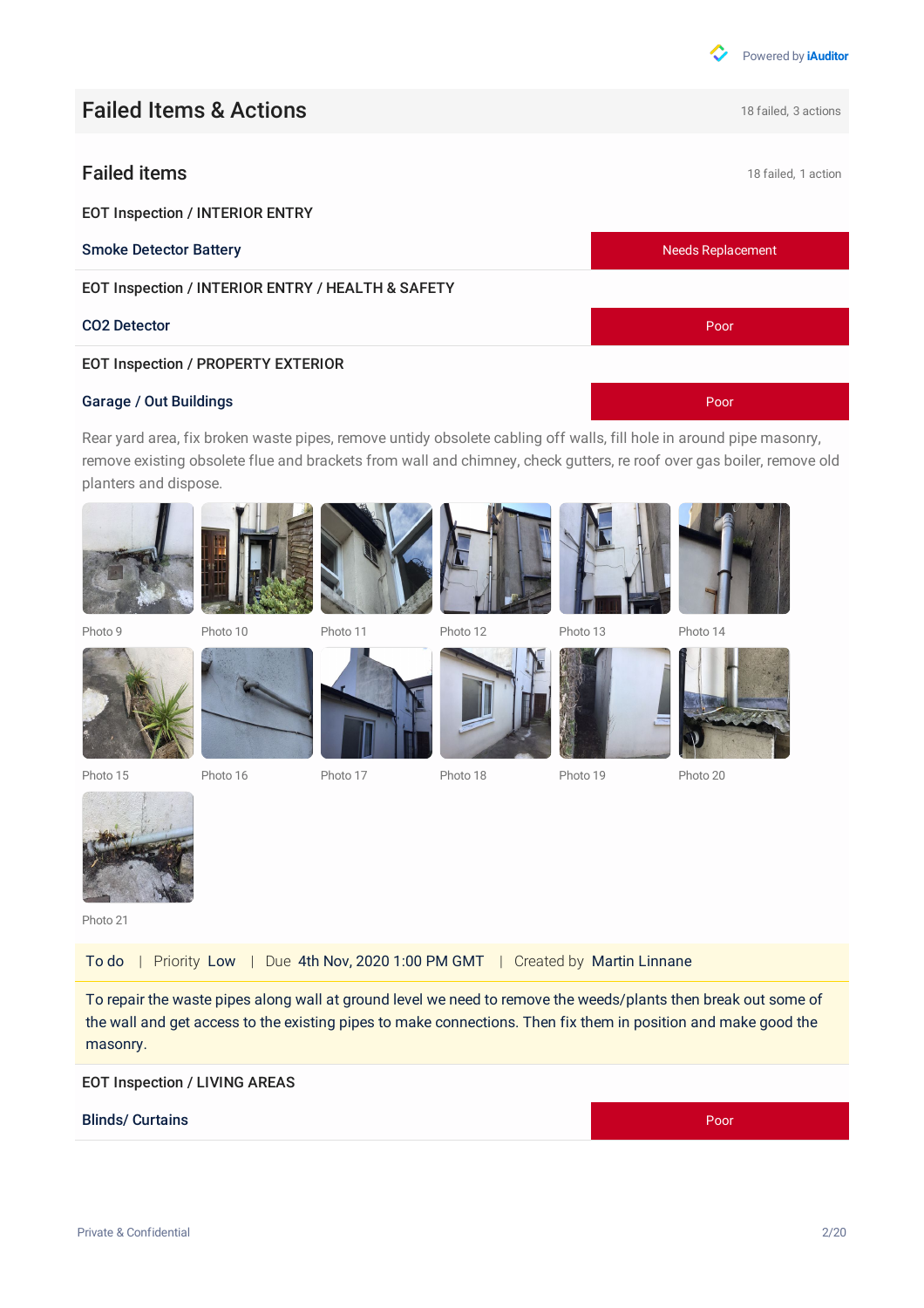

| <b>EOT Inspection / LIVING AREAS</b>   |                          |
|----------------------------------------|--------------------------|
| <b>Smoke Detector Battery</b>          | <b>Needs Replacement</b> |
| <b>EOT Inspection / KITCHEN</b>        |                          |
| <b>Smoke Detector Battery</b>          | <b>Needs Replacement</b> |
| <b>EOT Inspection / KITCHEN</b>        |                          |
| <b>Toaster</b>                         | <b>Needs Replacement</b> |
| <b>EOT Inspection / KITCHEN</b>        |                          |
| <b>Kettle</b>                          | <b>Needs Replacement</b> |
| EOT Inspection / BEDROOM / BEDROOM 1   |                          |
| <b>Smoke Detector Battery</b>          | <b>Needs Replacement</b> |
| EOT Inspection / BEDROOM / BEDROOM 2   |                          |
| <b>Mattress/Base</b>                   | Damaged                  |
| EOT Inspection / BEDROOM / BEDROOM 2   |                          |
| <b>Mattress Protector</b>              | <b>Needs Replacement</b> |
| EOT Inspection / BEDROOM / BEDROOM 2   |                          |
| <b>Furniture</b>                       | Poor                     |
| EOT Inspection / BEDROOM / BEDROOM 2   |                          |
| <b>Smoke Detector Battery</b>          | <b>Needs Replacement</b> |
| EOT Inspection / BEDROOM / BEDROOM 3   |                          |
| <b>Smoke Detector Battery</b>          | <b>Needs Replacement</b> |
| EOT Inspection / BATHROOM / BATHROOM 1 |                          |
| <b>Furniture</b>                       | Wear & Tear              |
| EOT Inspection / BATHROOM / BATHROOM 2 |                          |
| <b>Furniture</b>                       | Wear & Tear              |
| <b>EOT Inspection</b>                  |                          |
| <b>Blinds/ Curtains</b>                | Poor                     |
| <b>EOT Inspection</b>                  |                          |
| <b>Smoke Detector Battery</b>          | <b>Needs Replacement</b> |
| <b>Other actions</b>                   | 2 actions                |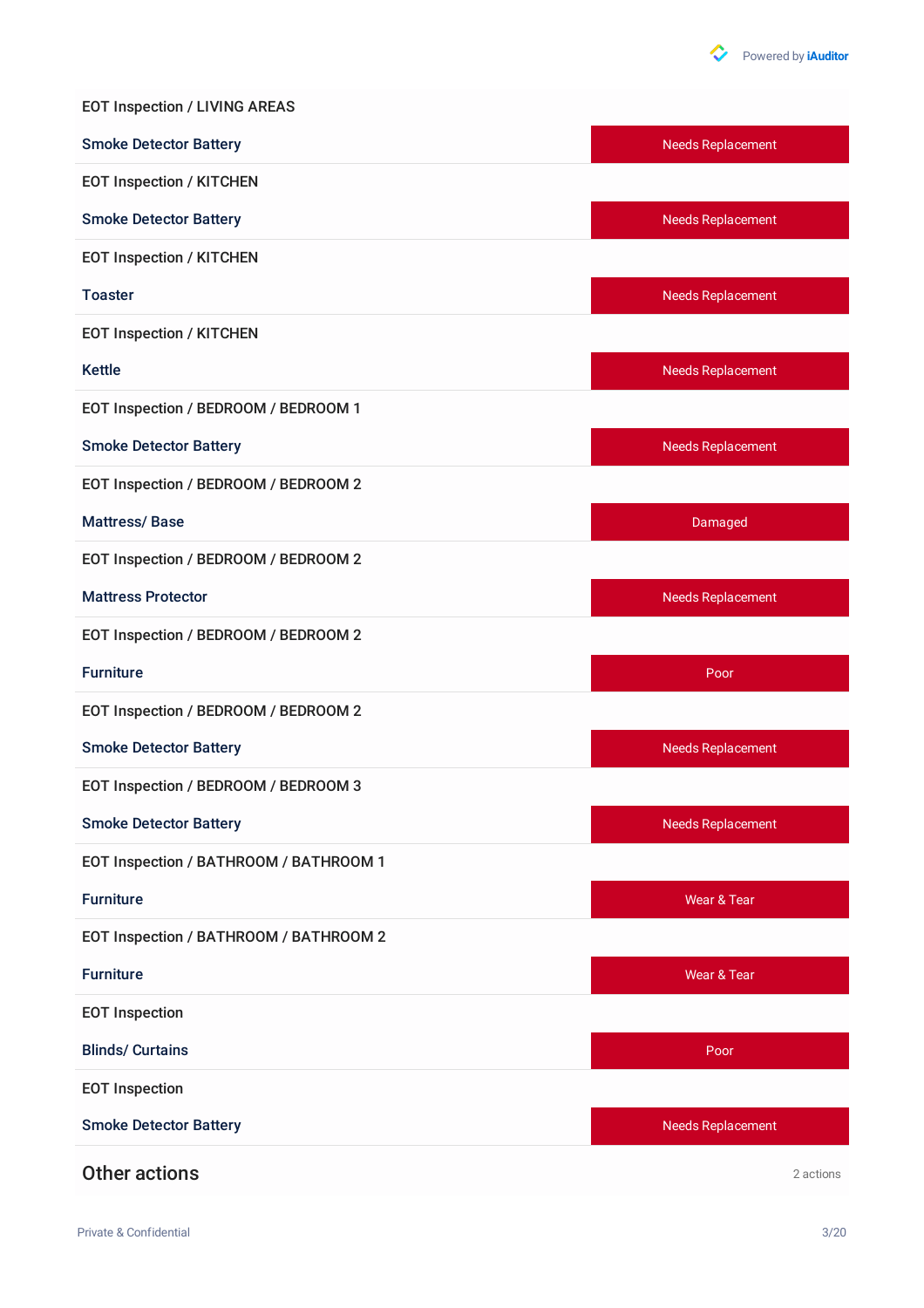

#### EOT Inspection / PROPERTY EXTERIOR

#### Entry Door Fair Processes and the Contract of the Contract of the Contract of Training and Training and Training and Training and Training and Training and Training and Training and Training and Training and Training and T

Some warping in the door itself has created draft areas which have already been fitted with draft excluders.



Photo 1

To do | Priority Low | Due 4th Nov, 2020 1:00 PM GMT | Created by Martin Linnane

Unfortunately the door has warped and thus incredibly difficult to seal with draught excluders. Remedy is to change door.

#### EOT Inspection / PROPERTY EXTERIOR

#### Entrance / Driveway Fair

Both garden and path to the front of the house require maintenance and general tidying up. The original wrought iron railings are falling away due to broken wall.

There is an issue with water ingress on the front facade of the house. There is a section of plaster that shows signs of cracking and blowing and it is my view that water is penetrating these cracks and becoming apparent in the living room.

This has been repaired previously but unfortunately hasn't remedied the problem. It's our opinion that in order to stop this ingress that a large section of the plaster is hacked off and made good.



|  | To do   Priority Low   Due 4th Nov, 2020 1:00 PM GMT   Created by Martin Linnane |  |
|--|----------------------------------------------------------------------------------|--|
|--|----------------------------------------------------------------------------------|--|

Hack off existing plaster until you reach solidly adhered plaster around the area. Remove all loose material and treat with a upvc liquid to create bond to the masonry then plaster in layers until you've achieved a well bonded finish coat. Then paint.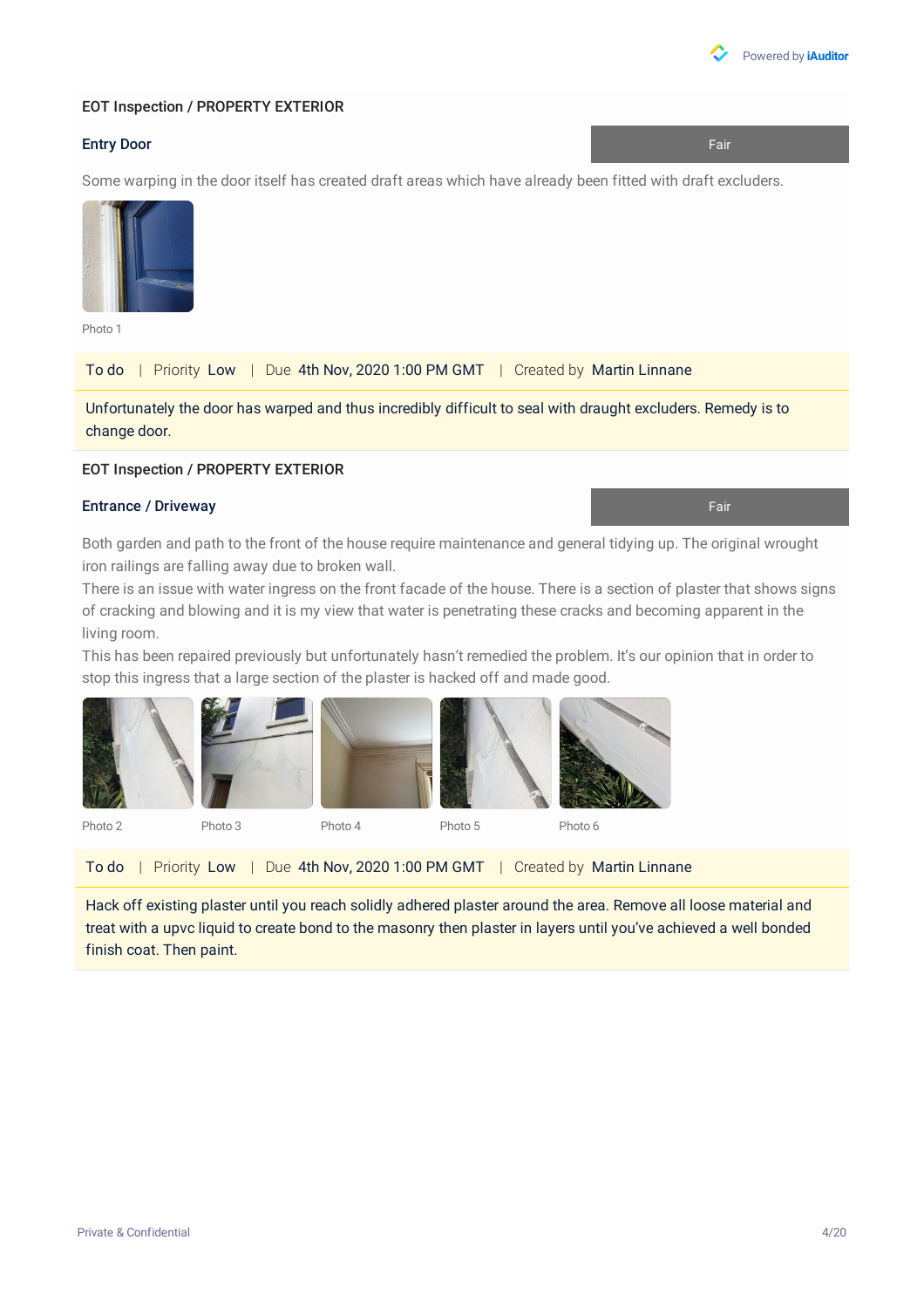

# EOT Inspection 3 actions, 18 failed, 78.63%

# **PROPERTY EXTERIOR 1 action, 100%**

#### **Entry Door** Fair

Some warping in the door itself has created draft areas which have already been fitted with draft excluders.



Photo 1

To do | Priority Low | Due 4th Nov, 2020 1:00 PM GMT | Created by Martin Linnane

Unfortunately the door has warped and thus incredibly difficult to seal with draught excluders. Remedy is to change door.

| Locks                         | Fair                     |
|-------------------------------|--------------------------|
| <b>Exterior Light</b>         | N/A                      |
| Intercom / Doorbell           | N/A                      |
| Door knocker                  |                          |
| <b>Postbox</b>                | N/A                      |
| <b>INTERIOR ENTRY</b>         | 2 failed, 81.82%         |
| Intercom                      | Fair                     |
| <b>Walls &amp; Ceiling</b>    | <b>Full Paint</b>        |
| Area requires painting        |                          |
| Flooring                      | Fair                     |
| <b>Skirting</b>               | Fair                     |
| <b>Doors/Windows</b>          | Fair                     |
| Lights/Switches/Sockets       | Good                     |
| <b>Fire Safety</b>            | Compliant                |
| <b>Smoke Detector Battery</b> | <b>Needs Replacement</b> |
| <b>HEALTH &amp; SAFETY</b>    | 1 failed, 66.67%         |
| <b>Fire Blanket</b>           | OK                       |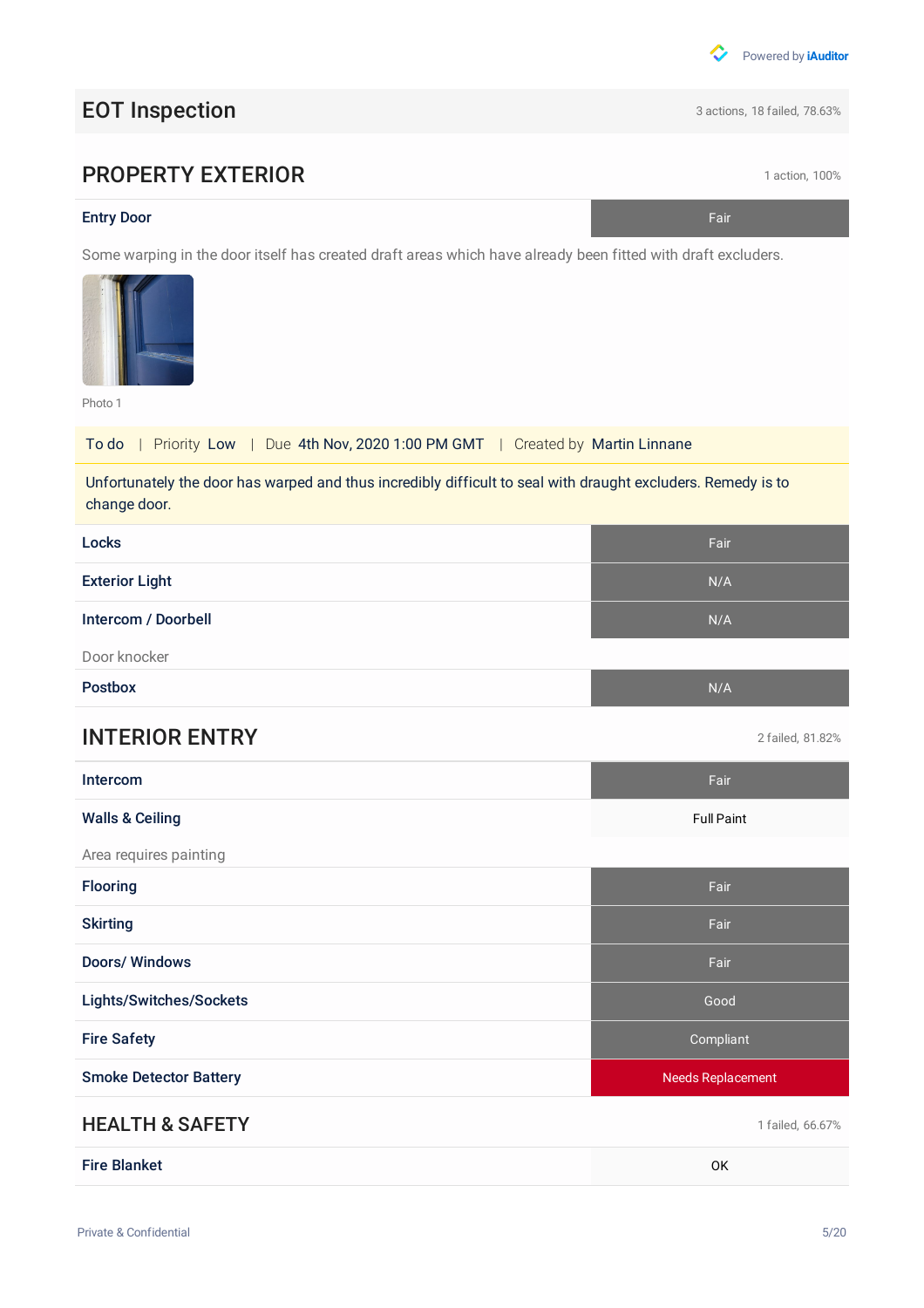#### CO2 Detector **Poor**

Area Clear of Debris New York 1988, the United States of Debris New York 1989, the United States Inc. New York 1989, the United States Inc. New York 1989, the United States Inc. New York 1989, the United States Inc. New Yo

#### METER READINGS

MPRN Electricity Meter Reading

GPRN Gas Meter Reading

### **PROPERTY EXTERIOR** 2 actions, 1 failed, 66.67%

#### **Entrance / Driveway Fair Advisor Community Community Community Community Community Community Community Community**

Both garden and path to the front of the house require maintenance and general tidying up. The original wrought iron railings are falling away due to broken wall.

There is an issue with water ingress on the front facade of the house. There is a section of plaster that shows signs of cracking and blowing and it is my view that water is penetrating these cracks and becoming apparent in the living room.

This has been repaired previously but unfortunately hasn't remedied the problem. It's our opinion that in order to stop this ingress that a large section of the plaster is hacked off and made good.

Hack off existing plaster until you reach solidly adhered plaster around the area. Remove all loose material and treat with a upvc liquid to create bond to the masonry then plaster in layers until you've achieved a well bonded finish coat. Then paint.

#### Gardens Fair

Garden requires tidying up and the railings require repairs.



Rear yard area, fix broken waste pipes, remove untidy obsolete cabling off walls, fill hole in around pipe masonry, remove existing obsolete flue and brackets from wall and chimney, check gutters, re roof over gas boiler, remove old planters and dispose.



Photo 7 Photo 8





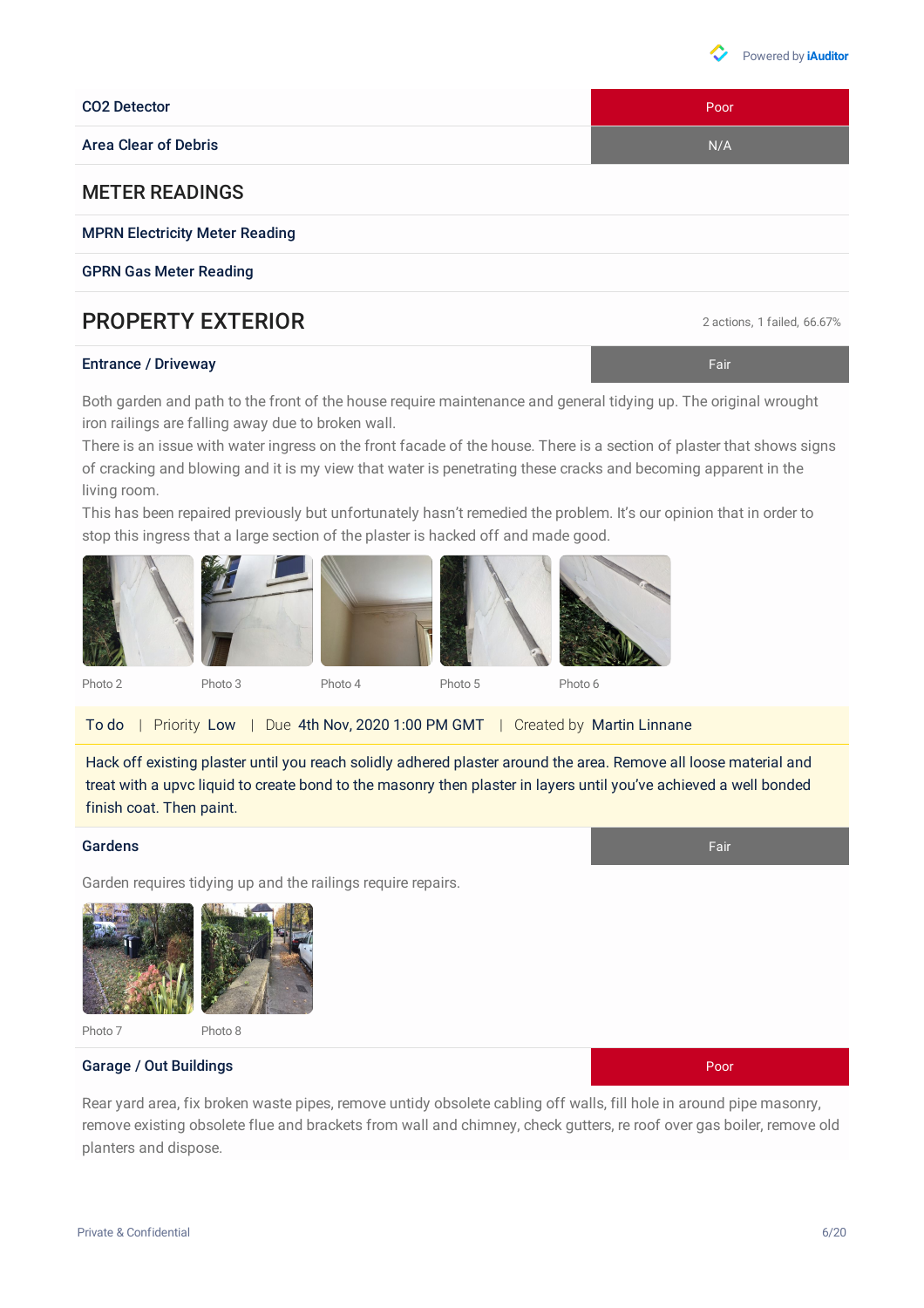











Photo 15 Photo 16 Photo 17 Photo 18 Photo 19 Photo 20



Photo 21

To do | Priority Low | Due 4th Nov, 2020 1:00 PM GMT | Created by Martin Linnane

To repair the waste pipes along wall at ground level we need to remove the weeds/plants then break out some of the wall and get access to the existing pipes to make connections. Then fix them in position and make good the masonry.

# $\blacktriangle$ TTIC  $^{\text{0%}}$

#### Area Clear of Debris

I did not gain access to the attic.

Flooring / Insulation?

Check Storage Tank

### **LIVING AREAS** 2 failed, 77.78%

#### LIVING ROOM

| <b>Furniture</b>           | N/A               |
|----------------------------|-------------------|
| <b>Walls &amp; Ceiling</b> | <b>Full Paint</b> |

Requires painting and stain retarding in area where leak is apparent.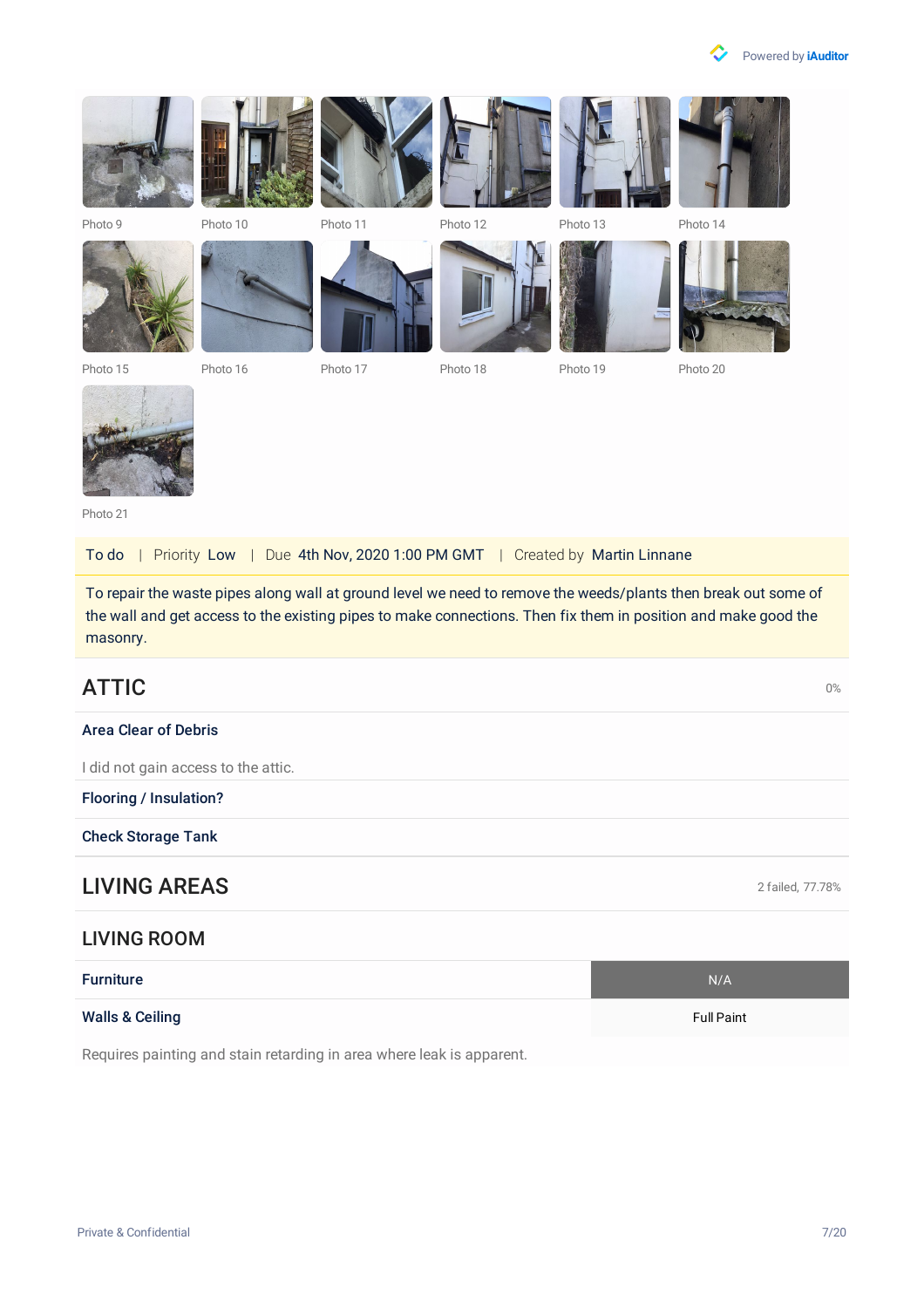



| <b>Flooring Type</b> | Wood |
|----------------------|------|
| <b>Flooring</b>      | Fair |
| <b>Skirting</b>      | Fair |
| <b>Doors/Windows</b> | Fair |

Internal doors are good and the window in the living room. The french type doors leading out to the rear yard is single glazed and draughty.



Photo 23

| <b>Blinds/ Curtains</b>       | Poor                     |
|-------------------------------|--------------------------|
| Lights/Switches/Sockets       | Good                     |
| <b>Smoke Detector Battery</b> | <b>Needs Replacement</b> |

### KITCHEN 3 failed, 85.71%

| <b>Sink</b>                | Fair              |
|----------------------------|-------------------|
| <b>Furniture</b>           | OK                |
| <b>Walls &amp; Ceiling</b> | <b>Full Paint</b> |

Requires painting.





Photo 24 Photo 25

| <b>Flooring Type</b> | Ceramic Tile |
|----------------------|--------------|
| <b>Flooring</b>      | Fair         |
| Doors/Windows        | Fair         |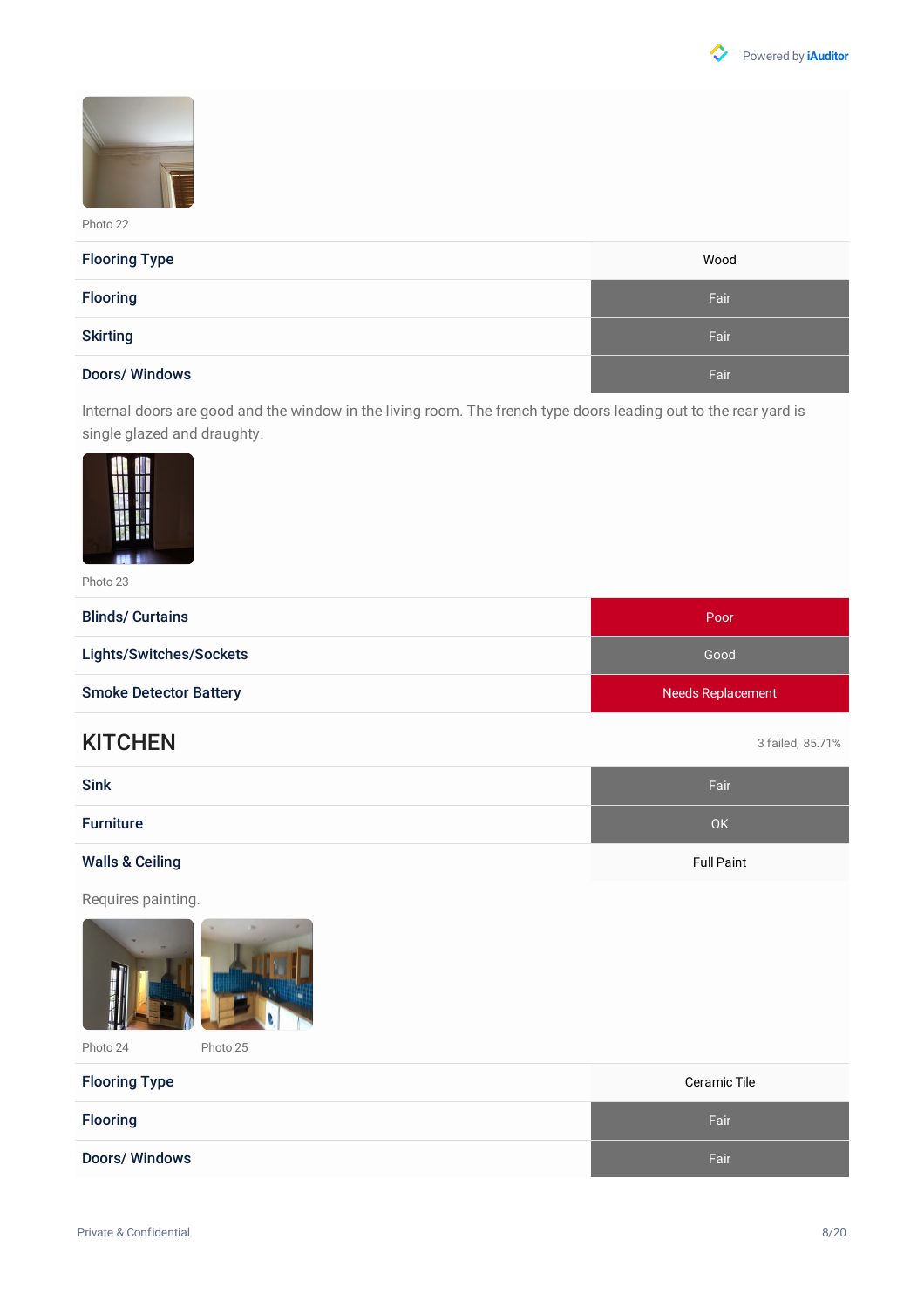

Exterior door leading into rear yard is a new pvc type and there's a single glazed window in the kitchen also.



**Blinds/ Curtains** 

| <b>DILIUS</b> VUI MIIS        | $\mathbf{v}$             |
|-------------------------------|--------------------------|
| Lights/Switches/Sockets       | Good                     |
| <b>Under Counter Lights</b>   | N/A                      |
| <b>Fire Safety</b>            | N/A                      |
| <b>Smoke Detector Battery</b> | <b>Needs Replacement</b> |

## Appliances and the contract of the contract of the contract of the contract of the contract of the contract of the contract of the contract of the contract of the contract of the contract of the contract of the contract of

| Stove/Hob                             | Fair                     |
|---------------------------------------|--------------------------|
| <b>Extractor Fan Clean &amp; Test</b> | Fair                     |
| Oven                                  | Fair                     |
| <b>Dishwasher</b>                     | Fair                     |
| <b>Fridge Freezer</b>                 | Fair                     |
| <b>Fridge Light Bulb</b>              | OK                       |
| <b>Washer/Dryer</b>                   | Fair                     |
| <b>Microwave</b>                      | N/A                      |
|                                       |                          |
| <b>Toaster</b>                        | <b>Needs Replacement</b> |
| <b>Kettle</b>                         | <b>Needs Replacement</b> |
| <b>BEDROOM</b>                        | 6 failed, 75.76%         |
| <b>BEDROOM1</b>                       | 1 failed, 81.82%         |
| <b>Mattress/Base</b>                  | N/A                      |
| <b>Mattress Protector</b>             |                          |

Walls & Ceiling Full Paint

Full paint required. Existing furniture is dated and I'm currently exploring the the possibility of painting same.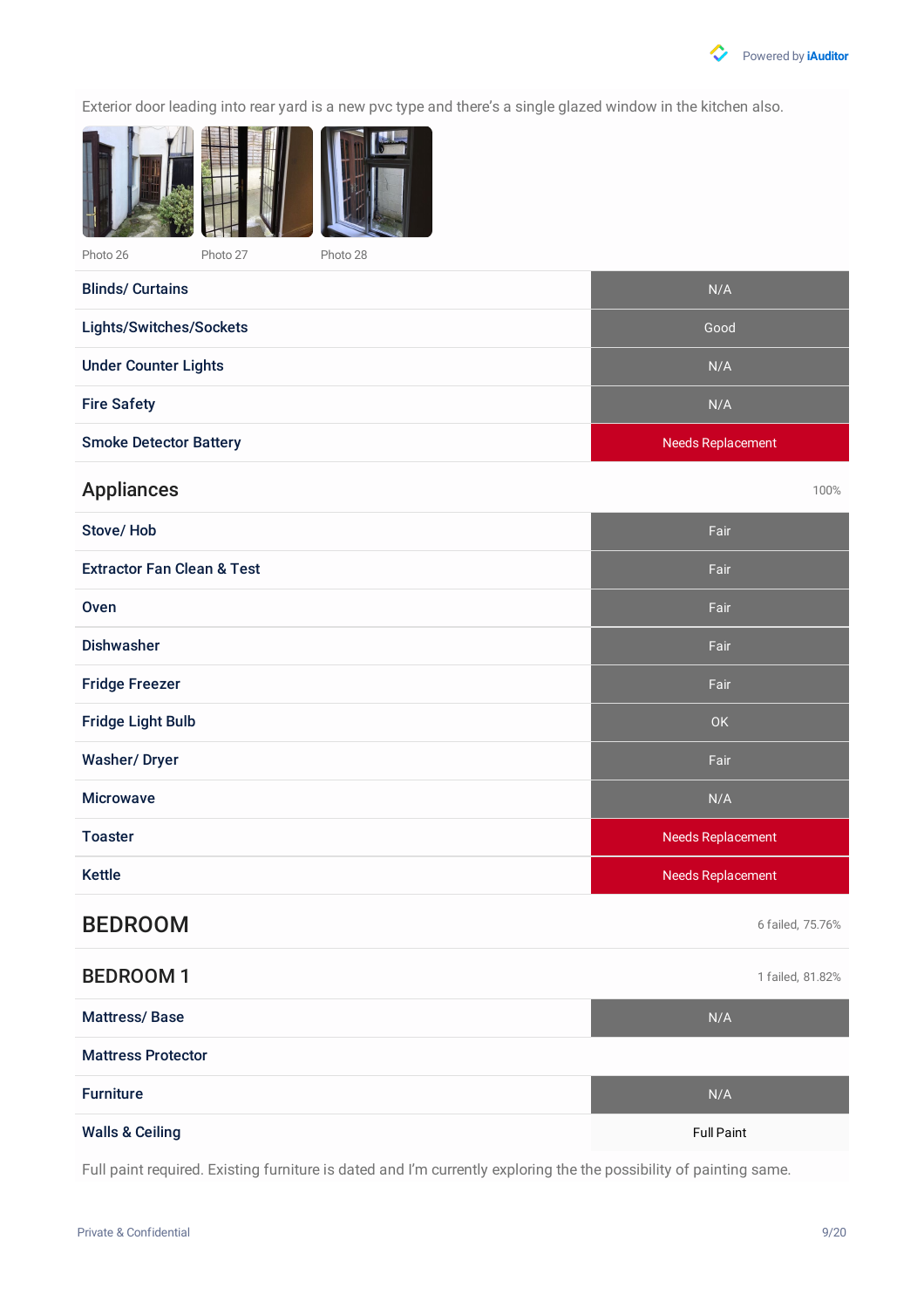



| <b>Flooring Type</b>          | Wood                     |
|-------------------------------|--------------------------|
| <b>Flooring</b>               | Fair                     |
| <b>Skirting</b>               | Fair                     |
| <b>Doors/Windows</b>          | Good                     |
| Lights/Switches/Sockets       | Good                     |
| <b>Fire Safety</b>            | N/A                      |
| <b>Smoke Detector Battery</b> | <b>Needs Replacement</b> |

### BEDROOM 2 4 failed, 63.64%

| <b>Mattress/Base</b>       | Damaged           |
|----------------------------|-------------------|
| <b>Mattress Protector</b>  | Needs Replacement |
| <b>Furniture</b>           | Poor              |
| <b>Walls &amp; Ceiling</b> | <b>Full Paint</b> |
| <b>Box</b>                 |                   |





Photo 31 Photo 32

| <b>Flooring Type</b>          | Wood                     |
|-------------------------------|--------------------------|
| <b>Flooring</b>               | Fair                     |
| <b>Skirting</b>               | Fair                     |
| <b>Doors/Windows</b>          | Good                     |
| Lights/Switches/Sockets       | Good                     |
| <b>Fire Safety</b>            | N/A                      |
| <b>Smoke Detector Battery</b> | <b>Needs Replacement</b> |
|                               |                          |

### BEDROOM 3 and 1 failed, 81.82%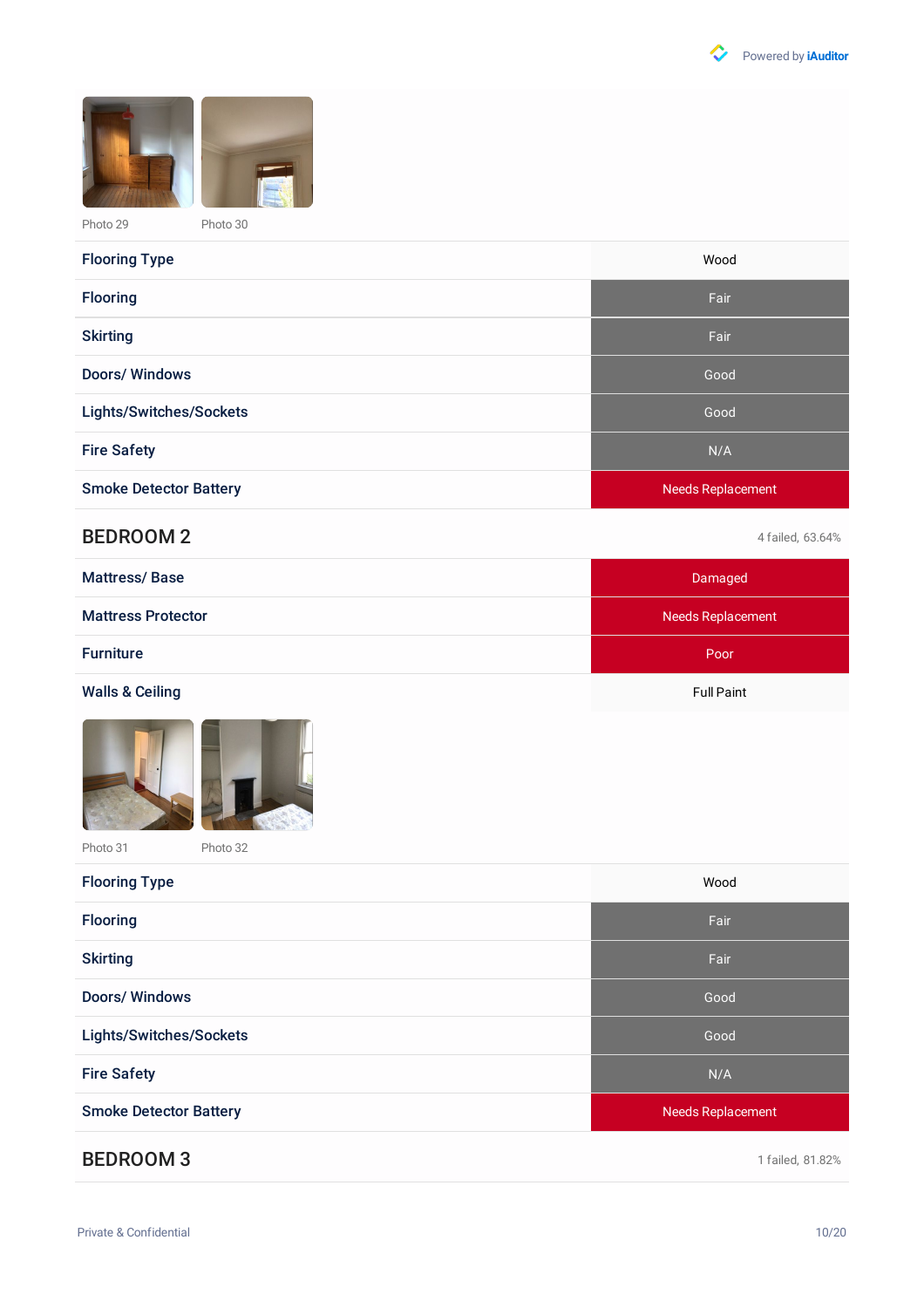

[Powered](https://safetyculture.com/iauditor/?utm_source=iauditor&utm_medium=pdf_report&utm_campaign=free_team_report_branding) by **iAuditor**

| <b>Mattress/Base</b>             | N/A                      |
|----------------------------------|--------------------------|
| <b>Mattress Protector</b>        |                          |
| <b>Furniture</b>                 | N/A                      |
| <b>Walls &amp; Ceiling</b>       | <b>Full Paint</b>        |
|                                  |                          |
| Photo 33<br>Photo 34<br>Photo 35 |                          |
| <b>Flooring Type</b>             | Wood                     |
| <b>Flooring</b>                  | Fair                     |
| <b>Skirting</b>                  | Fair                     |
| <b>Doors/Windows</b>             | Good                     |
| Lights/Switches/Sockets          | Good                     |
| <b>Fire Safety</b>               | N/A                      |
| <b>Smoke Detector Battery</b>    | <b>Needs Replacement</b> |
|                                  |                          |

# BATHROOM 2 failed, 85.71%

### BATHROOM 1 and 1 failed, 85.71%

| <b>Sink &amp; Counter</b>    | Fair                   |
|------------------------------|------------------------|
| <b>Mirror</b>                | Fair                   |
| <b>Furniture</b>             | <b>Wear &amp; Tear</b> |
| <b>Bath/Shower</b>           | N/A                    |
| <b>Bath/ Shower Silicon</b>  | <b>OK</b>              |
| <b>Shower Curtain</b>        |                        |
| <b>WC/Toilet Seat</b>        | Fair                   |
| Plumbing/Leaking?            | Good                   |
| <b>Cabinet &amp; Drawers</b> | Fair                   |
|                              |                        |

Extractor Fan Clean&Test Good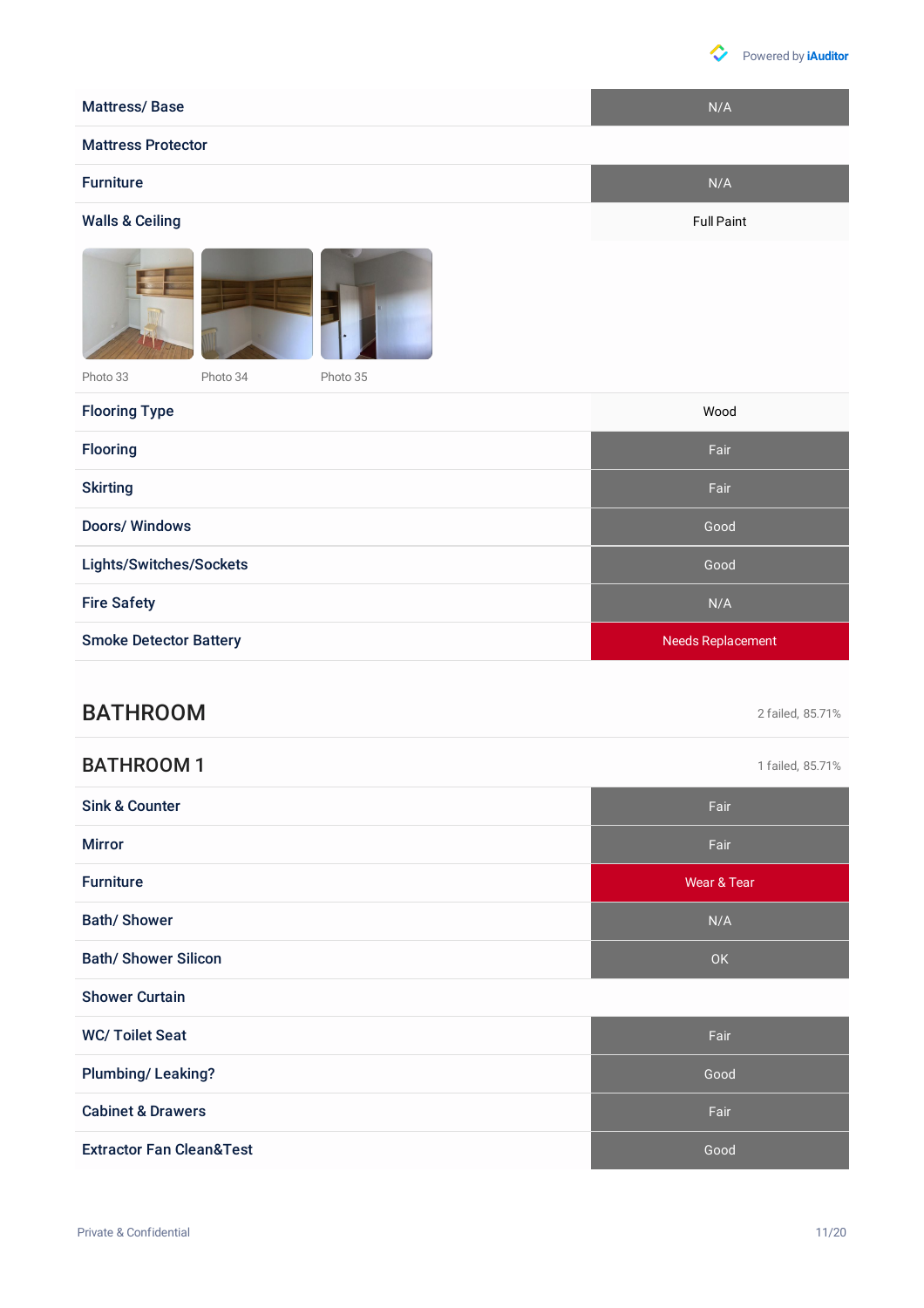

| <b>Walls &amp; Ceiling</b> | <b>Full Paint</b> |
|----------------------------|-------------------|
| Ceilings only              |                   |
| <b>Flooring Type</b>       | Ceramic Tile      |
| <b>Flooring</b>            | Fair              |
| <b>Skirting</b>            | Fair              |

### BATHROOM 2 1 failed, 85.71%

| <b>Sink &amp; Counter</b>   | Fair        |
|-----------------------------|-------------|
| <b>Mirror</b>               | Fair        |
| <b>Furniture</b>            | Wear & Tear |
| <b>Bath/Shower</b>          | N/A         |
| <b>Bath/ Shower Silicon</b> | <b>OK</b>   |

Shower Curtain

| <b>WC/Toilet Seat</b>               | Fair              |
|-------------------------------------|-------------------|
| <b>Plumbing/Leaking?</b>            | Good              |
| <b>Cabinet &amp; Drawers</b>        | Fair              |
| <b>Extractor Fan Clean&amp;Test</b> | Fair              |
| <b>Walls &amp; Ceiling</b>          | <b>Full Paint</b> |

Ceilings only

| <b>Flooring Type</b>          | Ceramic Tile             |
|-------------------------------|--------------------------|
| <b>Flooring</b>               | Fair                     |
| <b>Skirting</b>               | Fair                     |
| <b>Doors/Windows</b>          | Good                     |
| <b>Blinds/ Curtains</b>       | Poor                     |
| <b>Fire Safety</b>            | N/A                      |
| <b>Smoke Detector Battery</b> | <b>Needs Replacement</b> |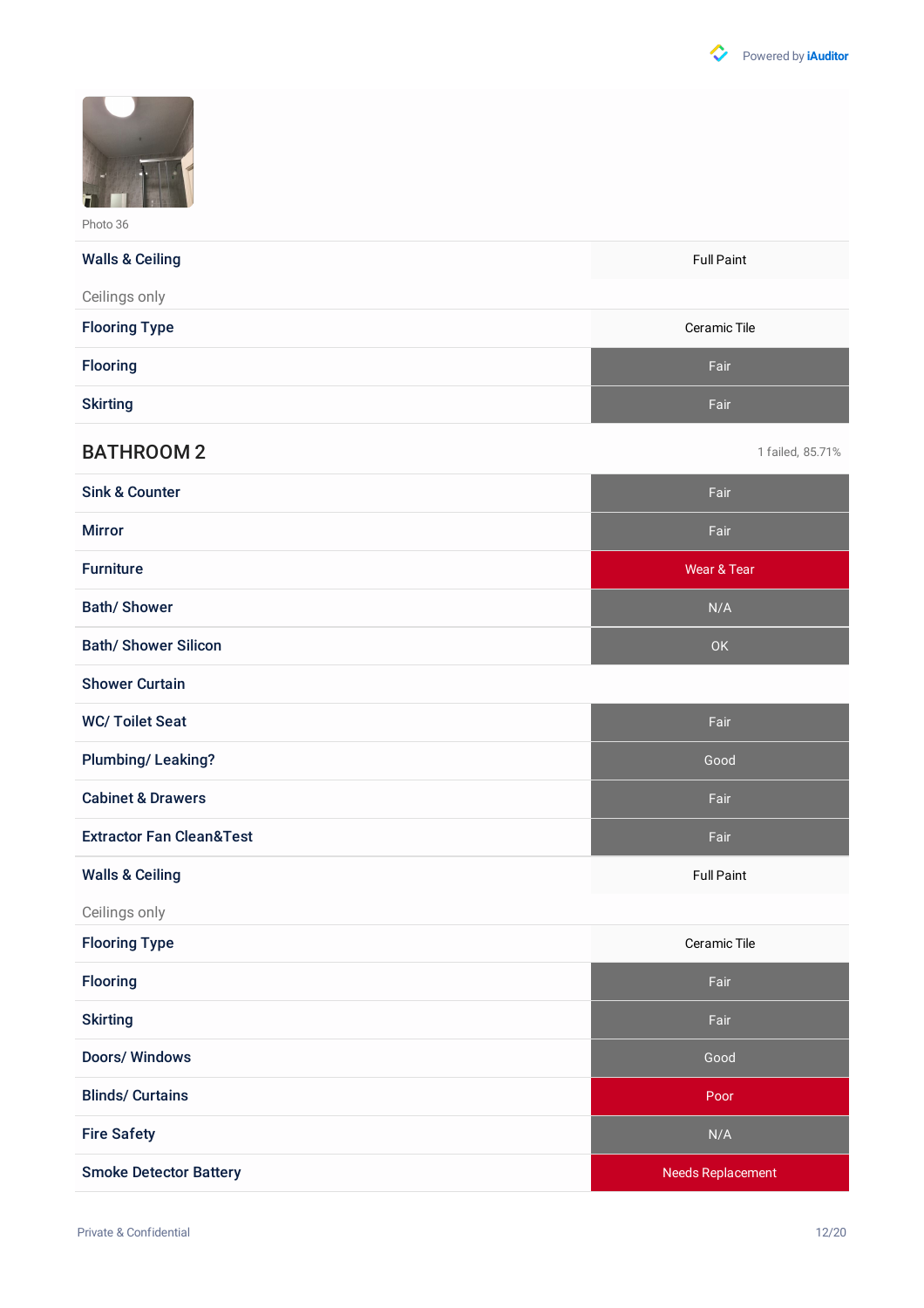

# SIGN OFF

General Comments **General Comments Comments Comments Comments Comments Comments Comments Comments Comments Comments Comments Comments Comments Comments Comments Comments Comments Comments** and would benefit from upgrades such as replacement of the french doors. Remedial works for the items listed above will be quoted for separately from this report.

Inspected by ( Full Name and Signature)

Martin Linnane

Inspection Date 28th Oct, 2020 10:20 AM GMT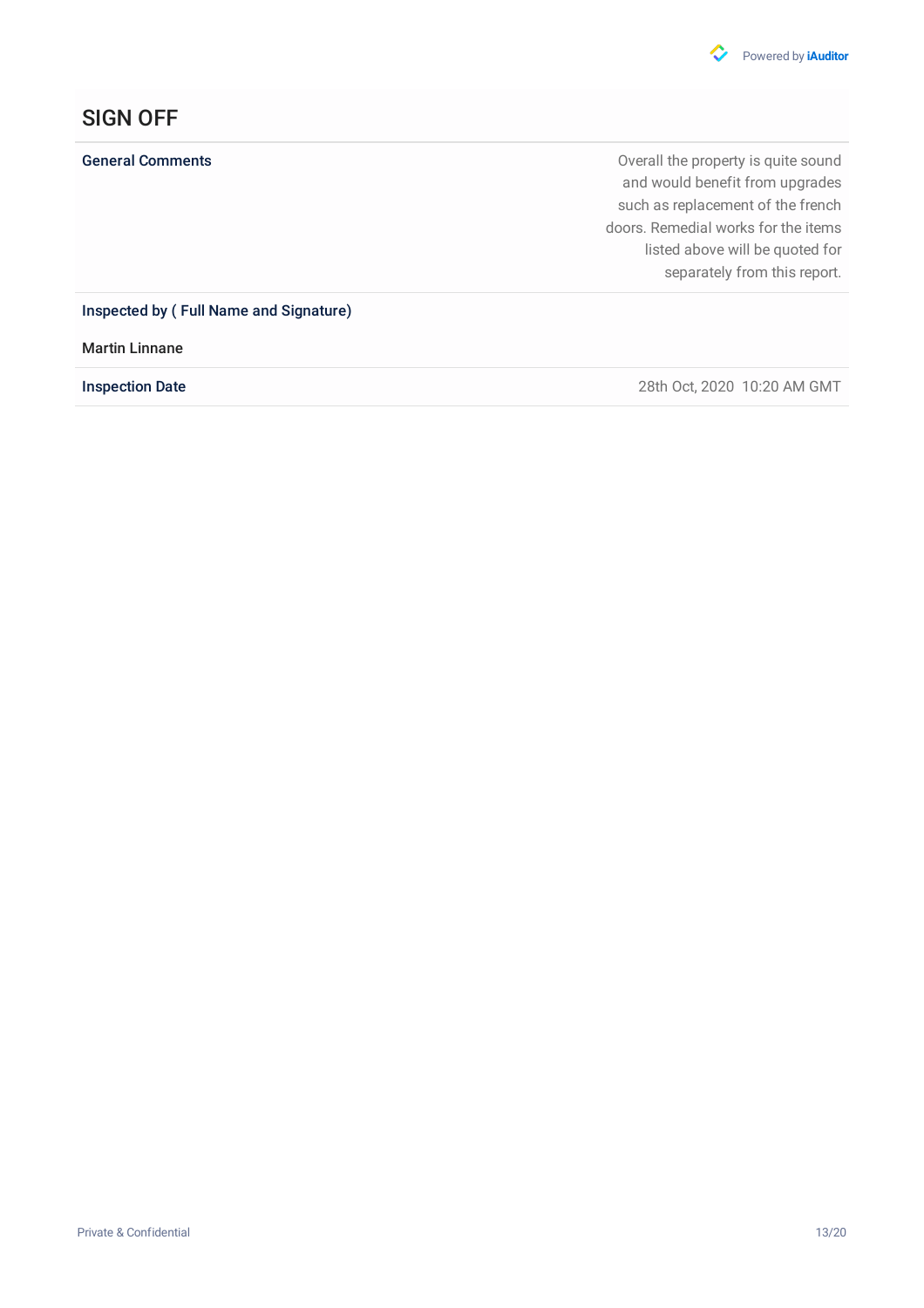

# Appendix





Photo 1



Photo 3

Photo 2



Photo 4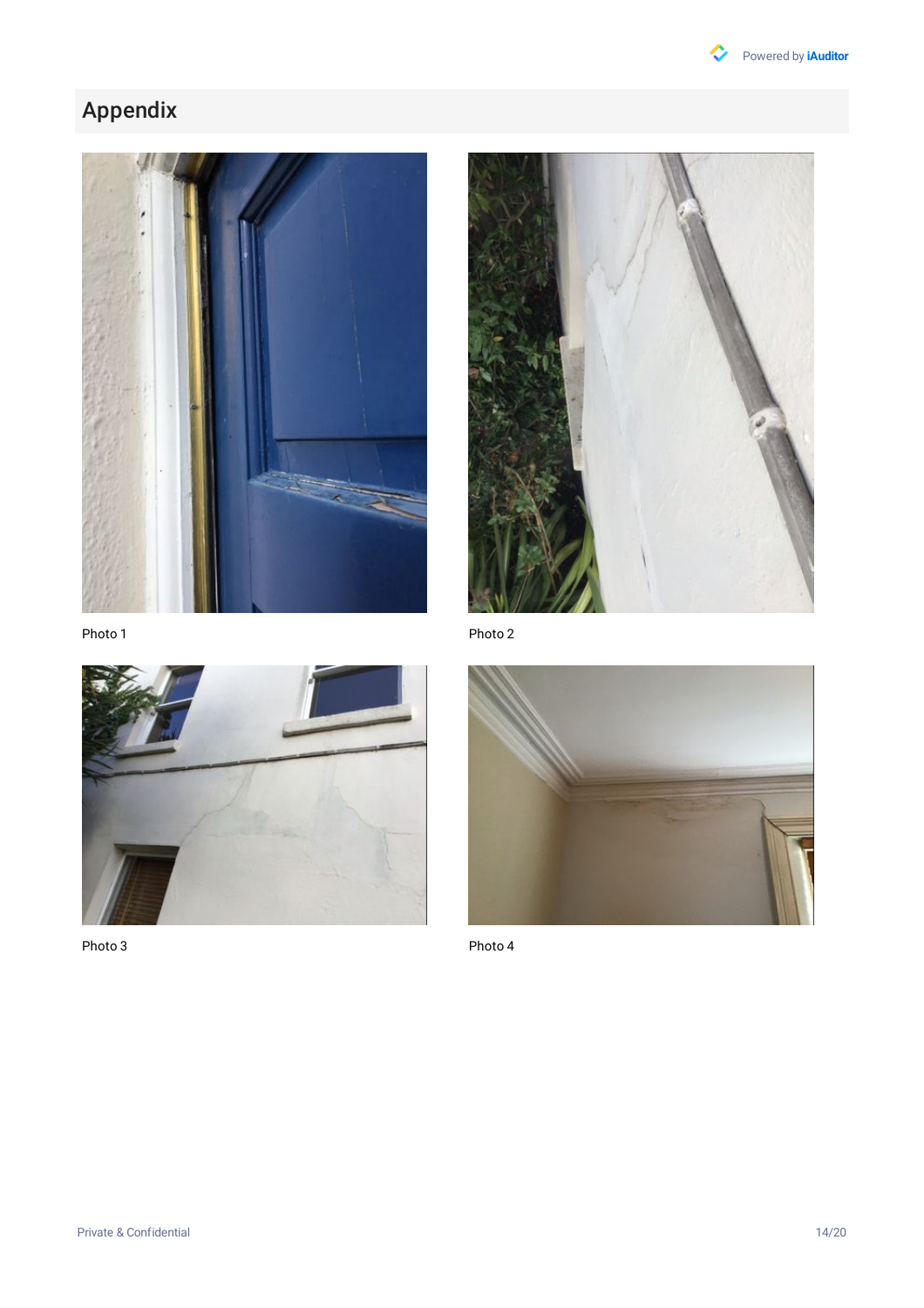





Photo 7





Photo 6



Photo 8

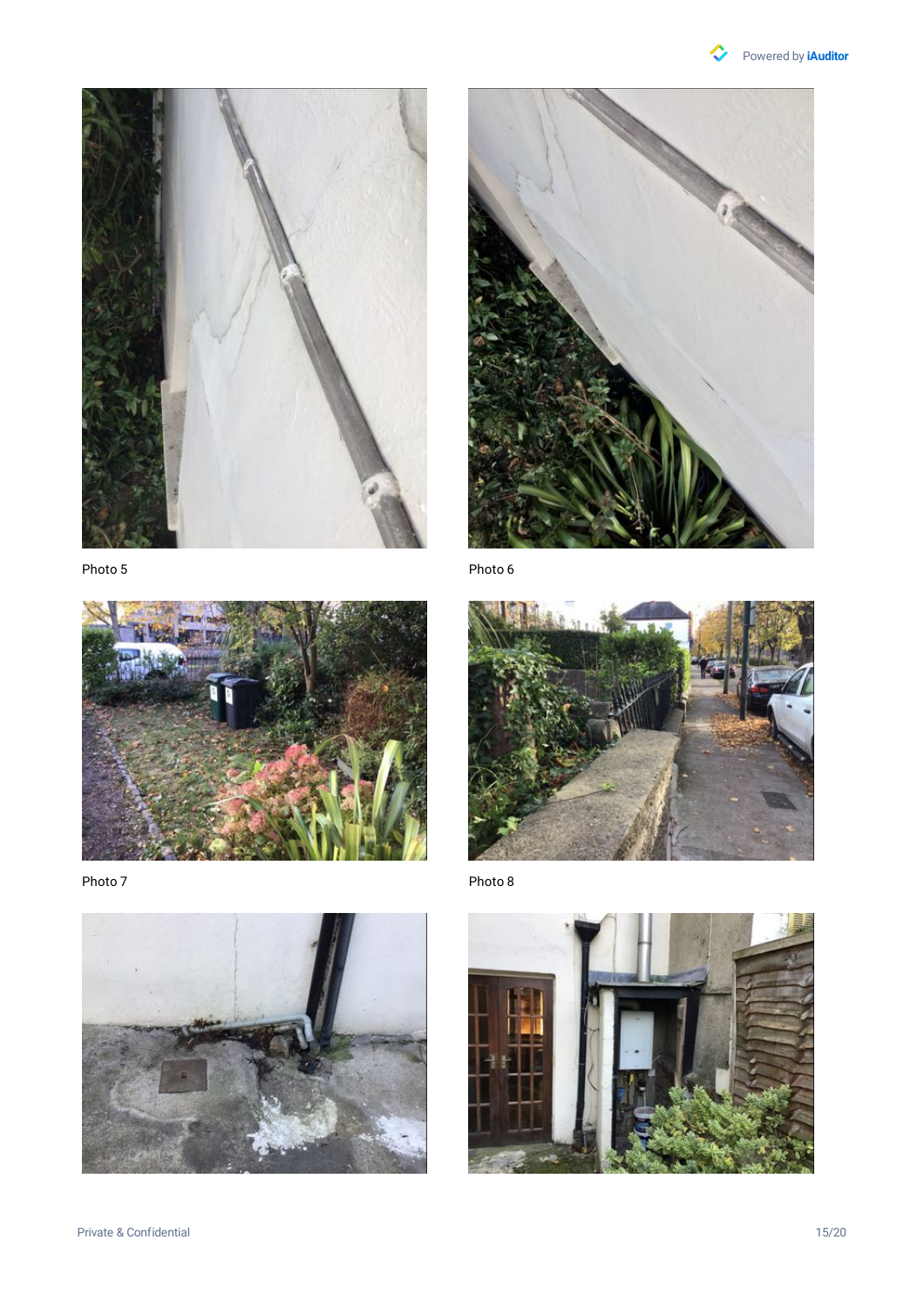



Photo 11



Photo 13



Photo 15

Photo 10



Photo 12



Photo 14



Photo 16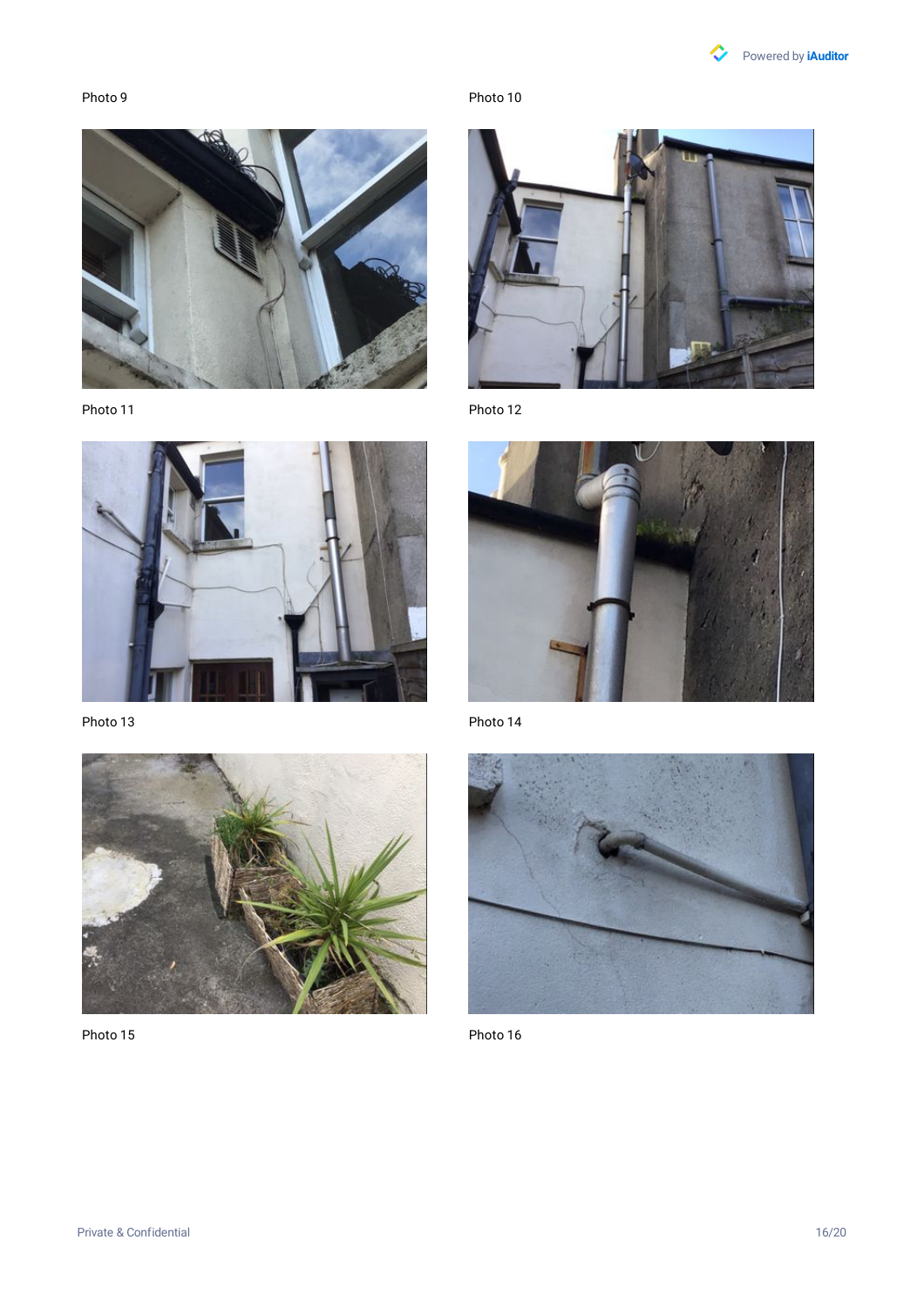



Photo 17



Photo 19



Photo 21



Photo 18



Photo 20



Photo 22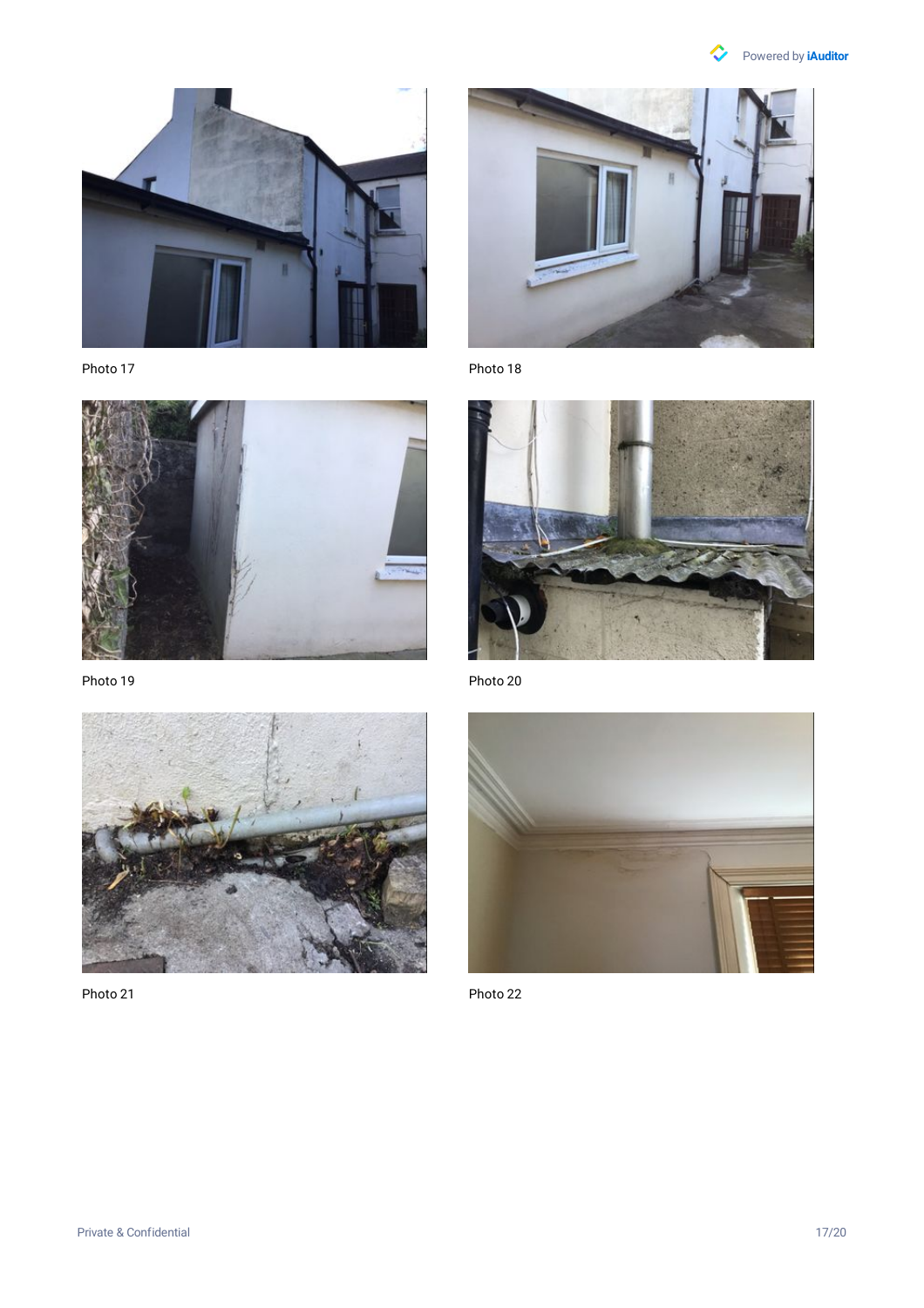



Photo 23



Photo 25



Photo 27



Photo 24



Photo 26



Photo 28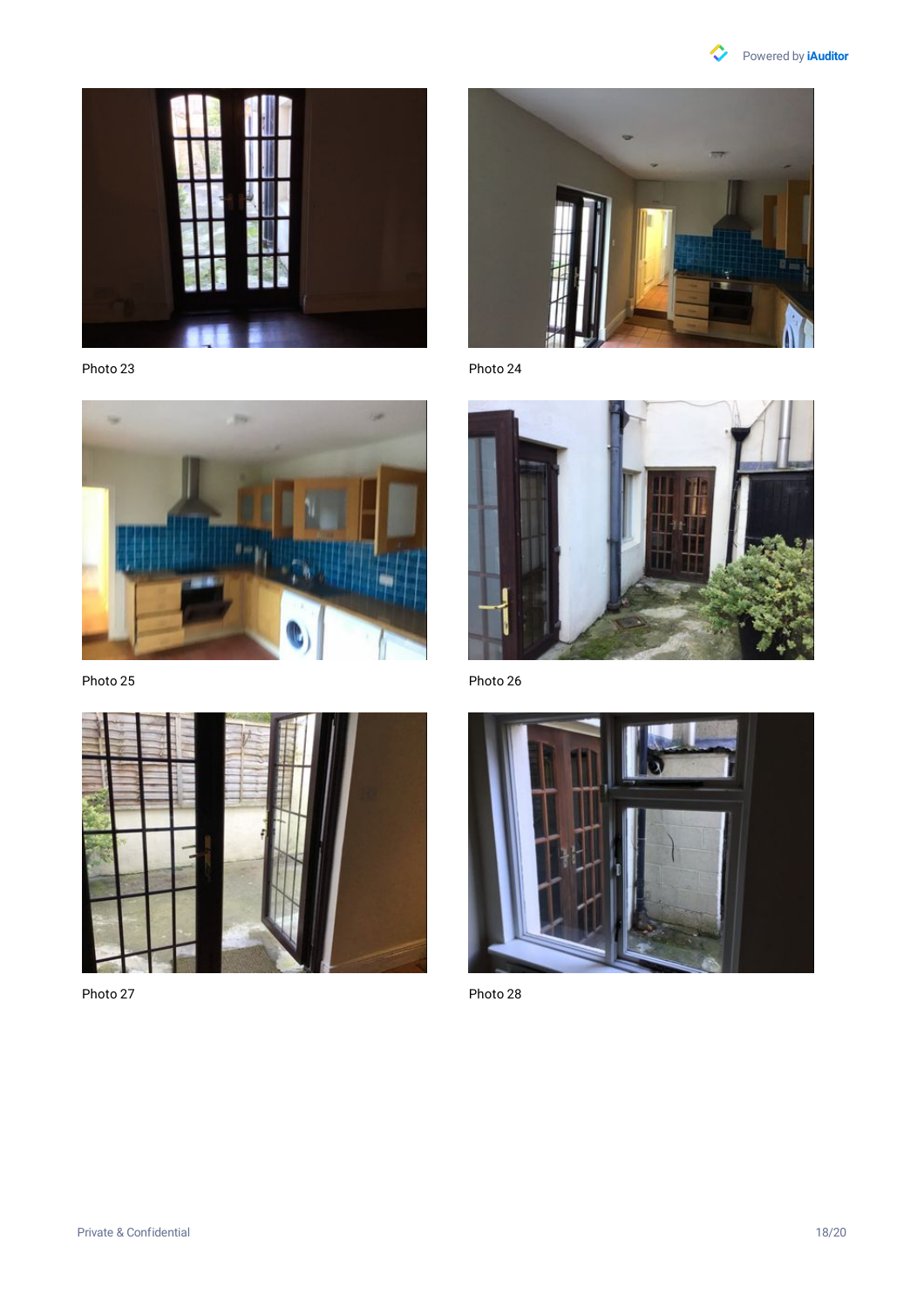

### [Powered](https://safetyculture.com/iauditor/?utm_source=iauditor&utm_medium=pdf_report&utm_campaign=free_team_report_branding) by **iAuditor**



Photo 29



Photo 31



Photo 33



Photo 30



Photo 32



Photo 34